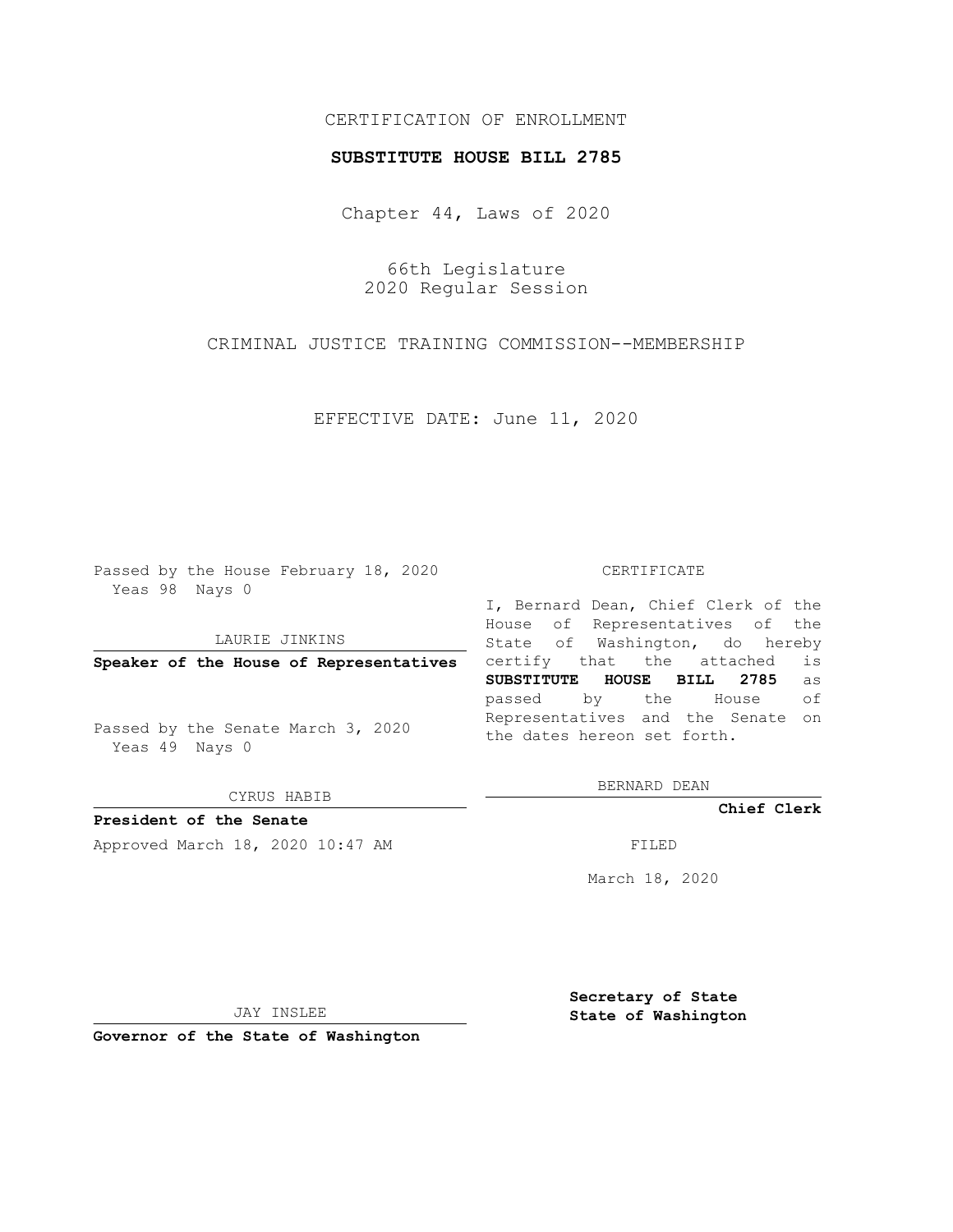## **SUBSTITUTE HOUSE BILL 2785**

Passed Legislature - 2020 Regular Session

**State of Washington 66th Legislature 2020 Regular Session**

**By** House Public Safety (originally sponsored by Representatives Lekanoff, Goodman, Klippert, Lovick, and Peterson)

READ FIRST TIME 02/06/20.

1 AN ACT Relating to the membership of the criminal justice 2 training commission; and amending RCW 43.101.030.

3 BE IT ENACTED BY THE LEGISLATURE OF THE STATE OF WASHINGTON:

4 **Sec. 1.** RCW 43.101.030 and 1999 c 97 s 1 are each amended to 5 read as follows:

6 The commission shall consist of ((fourteen)) sixteen members, who 7 shall be selected as follows:

8 (1) The governor shall appoint two incumbent sheriffs and two 9 incumbent chiefs of police.

 (2) The governor shall appoint one officer at or below the level of first line supervisor from a county law enforcement agency and one officer at or below the level of first line supervisor from a municipal law enforcement agency. Each appointee under this subsection (2) shall have at least ten years experience as a law 15 enforcement officer.

16 (3) The governor shall appoint one person employed in a county 17 correctional system and one person employed in the state correctional 18 system.

19 (4) The governor shall appoint one incumbent county prosecuting 20 attorney or municipal attorney.